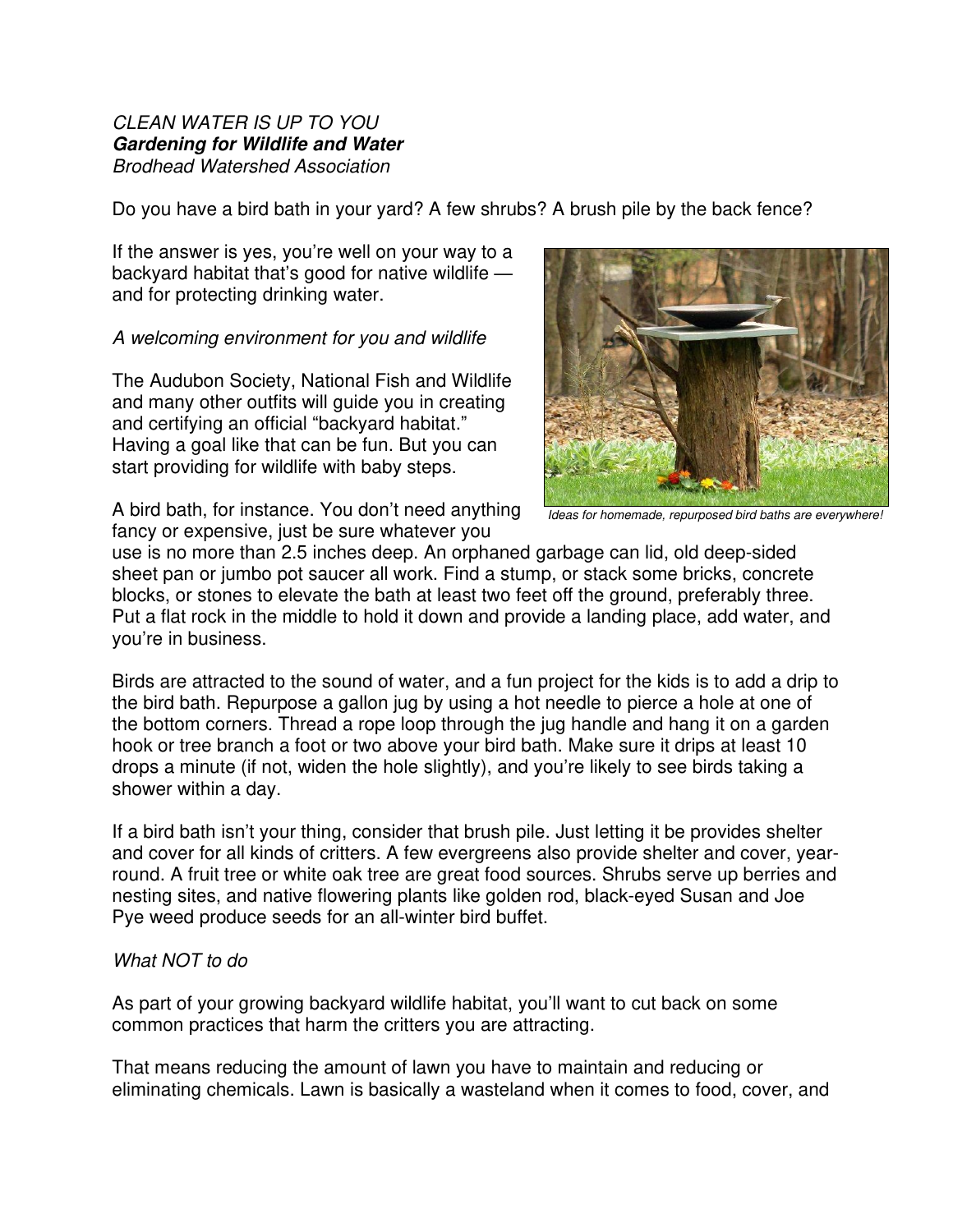nesting sites. Insecticides kill not just nuisance insects, but also good ones like bees and butterflies. Herbicides kill food sources that caterpillars need, thus harming the butterfly population, not to mention being bad for humans, too, and polluting water.

Among the chemicals to avoid are fertilizers. Most people overuse them and end up burning their plants — or worse still, inhaling or even touching them which can make you sick. Synthetic agricultural fertilizers also pollute creeks and groundwater.

So, taking a thoughtful, intentional approach to attracting wildlife to your garden can mean less maintenance, lower costs, and fewer powerful chemicals in your own habitat.

Now, where's that old garbage can lid….?

## *For more information*

Interested in getting your garden certified as a bird-friendly habitat? Go to *<https://pa.audubon.org/conservation/4-tips-bird-friendly-habitat>* Penn State Extension has great ideas for your backyard: *<https://extension.psu.edu/plan-a-backyard-wildlife-habitat>*

*A word about cats and dogs:* In the U.S. wild and pet cats and dogs kill millions of birds and other wildlife every year. If your pets roam outside, be careful to place your feeders and baths near tree cover, but not near shrubs where pets can hide and their natural instincts can lead to mayhem.